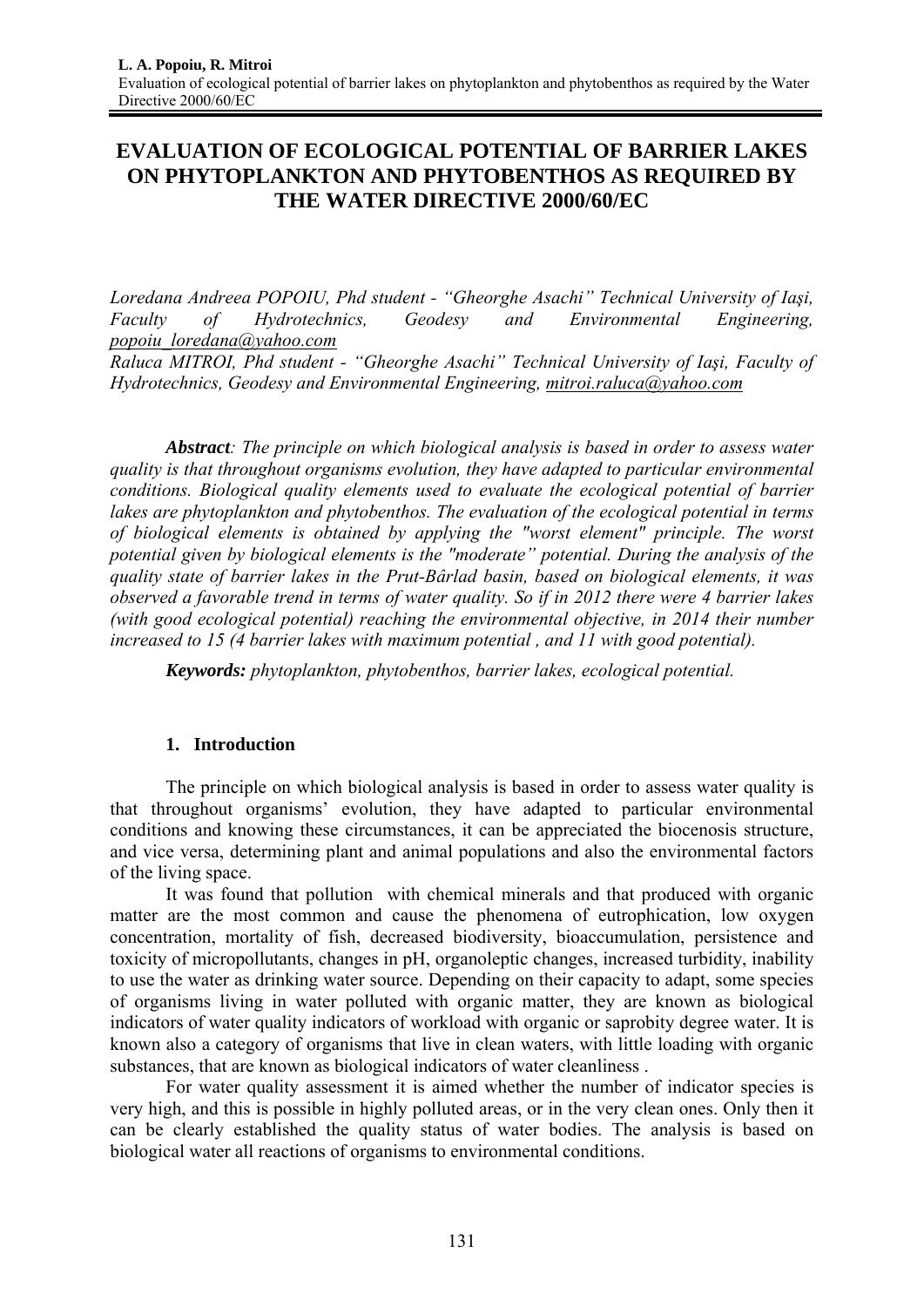Besides analyzing biological quality of water bodies, it can be made also a chemical analysis, presenting both advantages and disadvantages. Chemical analysis provides information about features available only at the time of sampling, while biological analysis provides information that is valid for a longer period. This advantage is because bodies do not respond immediately to changing environmental factors, but on a longer period. Thus if pollution is strong and occurs suddenly, organisms can die immediately, wheares when it takes place gradually a change in the ecological balance is made. Some species slowly disappear, and others who can adapt to the new conditions multiply. Therefore arises a characterizing new type of polluted water biocenosis.

Another advantage is that biological analysis can give information on the degree of intoxication of the ecosystem, while chemical analysis can reveal information only if the measurements are repeated frequently and over a long period.

Biological analysis can not provide quantitative and qualitative information on the amounts of pollutants, therefore, it is necessary to complete the two methods ( Integrated monitoring of water quality, 1999).

#### **2. Additions**

The evaluation of the ecological potential in terms of biological elements is obtained by applying the "worst element" principle. The worst potential given by biological elements is the "moderate" potential. Biological quality elements used to evaluate the ecological potential of barrier lakes are phytoplankton and phytobenthos (National management plan, 2010*)*.

**Phytoplankton** is monitored with a frequency of 4 times/year, from may to september for surveillance program and for the operational program.

Surveillance monitoring is to assess the status of all waters within the river basin and to provide information to: validate the impact assessment procedure, effective design of future monitoring programs, evaluating the long-term trend of variation from water resources, including due to the impact of anthropogenic activities.

Establishes operational monitoring of water bodies in the catchment that may not meet environmental objectives and the status of water bodies possible risk and assess any changes in the status of these water bodies. Operational program stops when water bodies reach at a good condition.

Phytoplankton is sensitive to the following pressures: intake of nutrients, organic pollution, changes in the level and general degradation. The assessment is made at section level and then at the body of water.

The selected parameters for assessing the ecological potential of barrier lakes regarding phytoplankton are: the index number of taxa (the taxa that are identified in a sample), index of biomass (what defines the weight of a sample algae/station/water body, momentary or average), chlorophyll "a" (the concentration of the pigment in a sample/station/water body, momentary or average), biomass cyanobacteria abundance (cyanobacterial biomass is reported in the total biomass of algae in the sample) and diversity index Shannon-Wiener.

The following tables presents the proposed values for each of the selected parameters for the 3 types of ecological potential, as defined in the Water Directive 2000/60/EC (maximum ecological potential, good and moderate), star classification, including reference guide for state values (National management plan, 2010).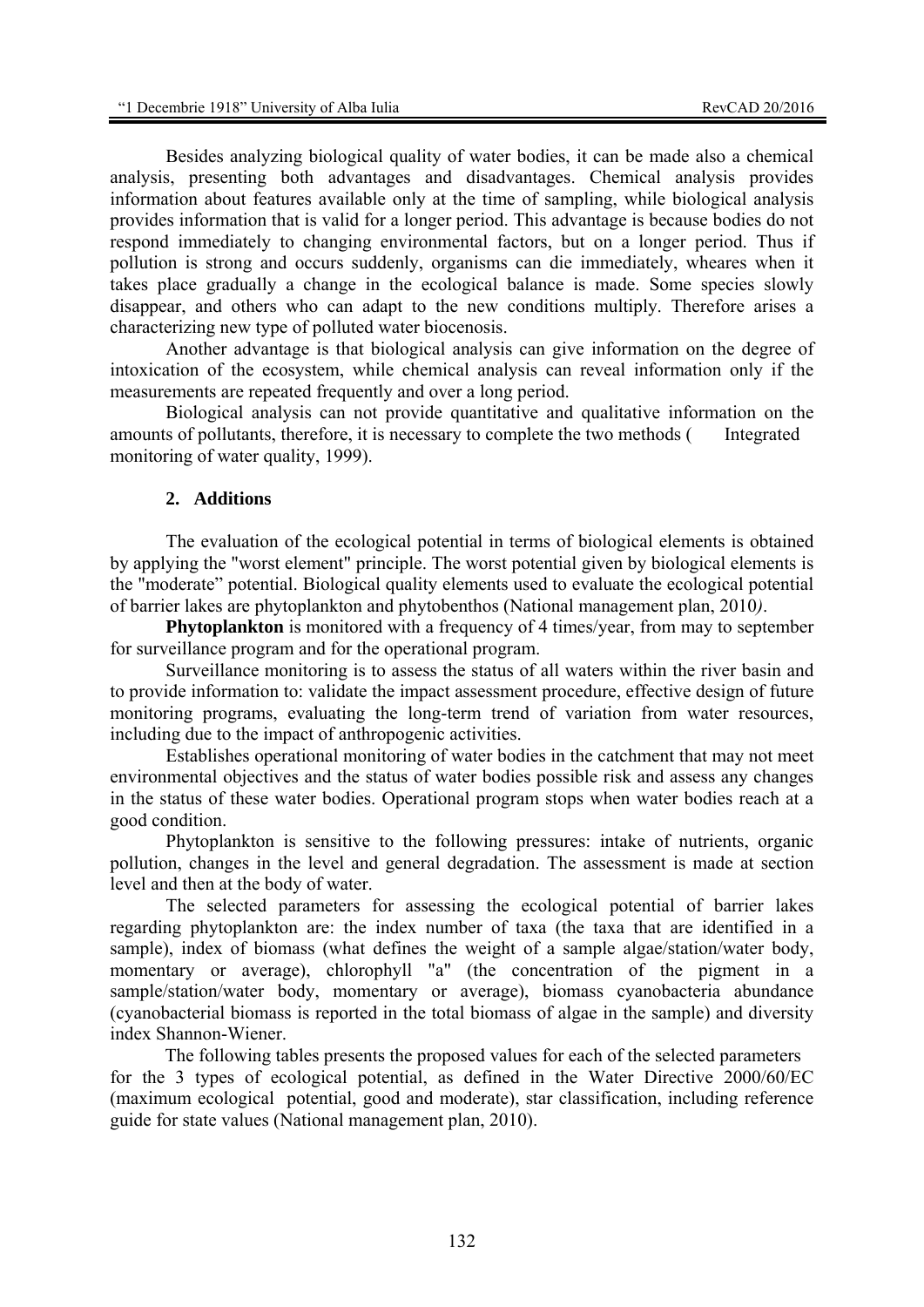#### **L. A. Popoiu, R. Mitroi**  Evaluation of ecological potential of barrier lakes on phytoplankton and phytobenthos as required by the Water Directive 2000/60/EC

| <b>Typology</b> | New tipology                           | <b>Reference</b><br>value<br>(min) | <b>Maxim</b><br>ecological<br>potential<br>(min) | Good<br>ecological<br>potential<br>(min) | Moderate<br>ecological<br>potential<br>(min) |
|-----------------|----------------------------------------|------------------------------------|--------------------------------------------------|------------------------------------------|----------------------------------------------|
|                 | $ROLA01 - 04$ $ROLA01 + ROLA02$        | 22                                 | 16                                               | 12                                       | $\leq$ 12                                    |
| ROLA05          | ROLA03                                 | 19                                 | 12                                               | 10                                       | <10                                          |
|                 | ROLA06-11   ROLA04+ROLA05+  <br>ROLA06 | 20                                 | 14                                               | 10                                       | <10                                          |
| ROLA12-14       | ROLA07                                 | 17                                 | 13                                               | Q                                        | <9                                           |

Table 1. The proposed values for the index number of taxa

### Table 2. The proposed values for cyanobacteria biomass abundance index

| <b>Typology</b>        | New tipology                                     | <b>Reference</b><br>value<br>(min) | <b>Maxim</b><br>ecological<br>potential<br>(min) | Good<br>ecological<br>potential<br>(min) | <b>Moderate</b><br>ecological<br>potential<br>(min) |
|------------------------|--------------------------------------------------|------------------------------------|--------------------------------------------------|------------------------------------------|-----------------------------------------------------|
|                        | $ROLA01 - 04$ $ROLA01 + ROLA02$                  |                                    | 12                                               | 29                                       | >29                                                 |
| ROLA05                 | ROLA03                                           | 3                                  | 6                                                | 10                                       | >10                                                 |
|                        | ROLA06-11 $ROLA04+ROLA05+$<br>ROLA <sub>06</sub> | $\mathcal{D}$                      | 6                                                | 15                                       | >15                                                 |
| ROLA <sub>12</sub> -14 | ROLA07                                           | 1.5                                | 4                                                | 11                                       | >11                                                 |

## Table 3. The proposed values for for chlorophyll "a"

| <b>Typology</b>         | New tipology       | <b>Reference</b><br>value<br>(min) | <b>Maxim</b><br>ecological<br>potential<br>(min) | Good<br>ecological<br>potential<br>(min) | <b>Moderate</b><br>ecological<br>potential<br>(min) |
|-------------------------|--------------------|------------------------------------|--------------------------------------------------|------------------------------------------|-----------------------------------------------------|
| $ROLA01+02$             | ROLA01             | 5                                  | 20                                               | 50                                       | 100                                                 |
| $ROLA03+04$             | ROLA <sub>02</sub> | 10                                 | 20                                               | 50                                       | 100                                                 |
| ROLA05                  | ROLA <sub>03</sub> | 9                                  | 9                                                | 16                                       | 28                                                  |
| $ROLA06+08$             | ROLA04             | 3                                  | 5                                                | 10                                       | 50                                                  |
| $ROLA07+10$             | ROLA05             |                                    | 3                                                | 8                                        | 12                                                  |
| $ROLA09+11$             | ROLA <sub>06</sub> | $\mathcal{E}$                      | 5                                                | 10                                       | 20                                                  |
| $ROLA12+13+14$ $ROLA07$ |                    |                                    | $\overline{2}$                                   | 3                                        | 8                                                   |

Table 4. The proposed values for phytoplankton biomass index

| <b>Typology</b>        | New tipology                                     | <b>Reference</b><br>value<br>(min) | <b>Maxim</b><br>ecological<br>potential<br>(min) | Good<br>ecological<br>potential<br>(min) | <b>Moderate</b><br>ecological<br>potential<br>(min) |
|------------------------|--------------------------------------------------|------------------------------------|--------------------------------------------------|------------------------------------------|-----------------------------------------------------|
| $ROLA01 - 04$          | ROLA01+ROLA02                                    | 4                                  |                                                  | 10                                       | >10                                                 |
| ROLA05                 | ROLA03                                           |                                    |                                                  |                                          | >9                                                  |
|                        | ROLA06-11 $ROLA04+ROLA05+$<br>ROLA <sub>06</sub> | $\mathcal{D}_{\mathcal{L}}$        |                                                  | 8                                        | >8                                                  |
| ROLA <sub>12</sub> -14 | ROLA07                                           |                                    | 2.5                                              |                                          | >4                                                  |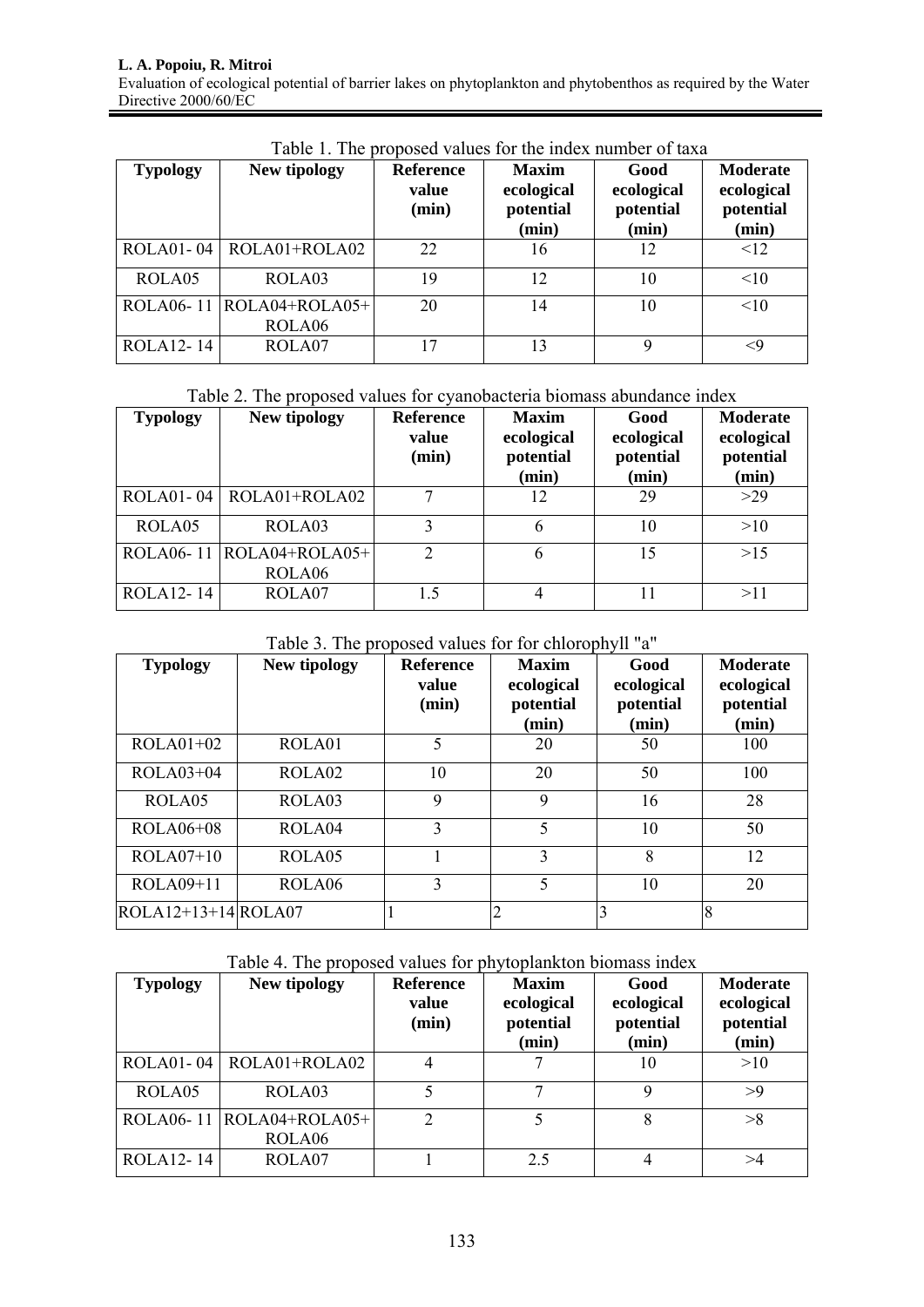| <b>Typology</b>  | New tipology               | <b>Reference</b><br>value<br>(min) | <b>Maxim</b><br>ecological<br>potential<br>(min) | Good<br>ecological<br>potential<br>(min) | Moderate<br>ecological<br>potential<br>(min) |
|------------------|----------------------------|------------------------------------|--------------------------------------------------|------------------------------------------|----------------------------------------------|
| <b>ROLA01-04</b> | ROLA01+ROLA02              | 2,7                                | 2,3                                              | 1,8                                      | < 1, 8                                       |
| ROLA05           | ROLA03                     | 2,6                                | 2,2                                              | 1,8                                      | < 1, 8                                       |
|                  | ROLA06-11 $ROLA04+ROLA05+$ | 2,5                                | 2,1                                              |                                          | <1,7                                         |
|                  | ROLA <sub>06</sub>         |                                    |                                                  |                                          |                                              |
| ROLA12-14        | ROLA07                     | 2,5                                | 1,9                                              |                                          |                                              |

Table 5. Values proposed for diversity index Shannon - Wiener

For each indicator is calculated the Environmental Quality Ratio (RCE) based on the value obtained and the matching guide value for the corresponding reference state. It is always divided the lesser to the greater for a ratio between 0 and, and where the values obtained are higher than the guide values for the corresponding reference state, the Environmental Quality Ratio is considered equal to 1.

When calculating the RCE there should be studied the proposed values for each index reference and for the reference status and ecological potential to see their trend, of increase or decrease from the maximum ecological potential to moderate ecological potential.

For barrier lakes, for selected indices it was proposed a weighting of their importance for the assessment of the ecological potential, as follows: index number of taxa (10%), index of biomass (20%), chlorophyll "a" (15%), biomass cyanobacteria abundance (30%) and diversity index Shannon-Wiener (25%).

This formula is used to determine multimetric index:

$$
\text{Multimetric}_{index} = 0.1 * RCE_{INT} + 0.2 * RCE_{CYANO} + 0.3 * RCE_{BIO} + 0.15 * RCE_{CHL} + 0.25 * RCE_{ID} \tag{1}
$$

The multimetric index value will give the ecological potential, which must be between 0 and . In order to grade the ecological potential it is proposed to subdivide the multimetric index values as follows: maximum ecological potential - min. 0.8, good ecological potential min. 0.6, moderate ecological potential - min. 0.4.

 In case of more seasonal results, the evaluation of the ecological potential of barrier lakes is based on the annual average of the multimetric index, including those for which there are several stations. There are not taken into account the values of the parameters from the tail of the lake. The assessment of the ecological potential is based solely on data provided by middle lake and dam sections.

**Phytobenthos** is monitored 1 time/year for the surveillance program and 2 times/ year for the operational program. Valuation is at section level and then at the body of water.

Phytobenthos is sensitive to the following pressures: intake of nutrients, organic pollution, changes in the level and general degradation.

Parametrii selectați pentru evaluarea potențialului ecologic al lacurilor de acumulare pe baza fitobentosului sunt mai putini decat in cazul fitoplanctonului, si anume: indice numărul de taxoni , indice de diversitate Shannon-Wiener si indice de troficitate TDI.

The following tables presents the proposed values for each of the selected parameters for the 3 types of ecological potential, as outlined in the case of phytoplankton (National management plan, 2010).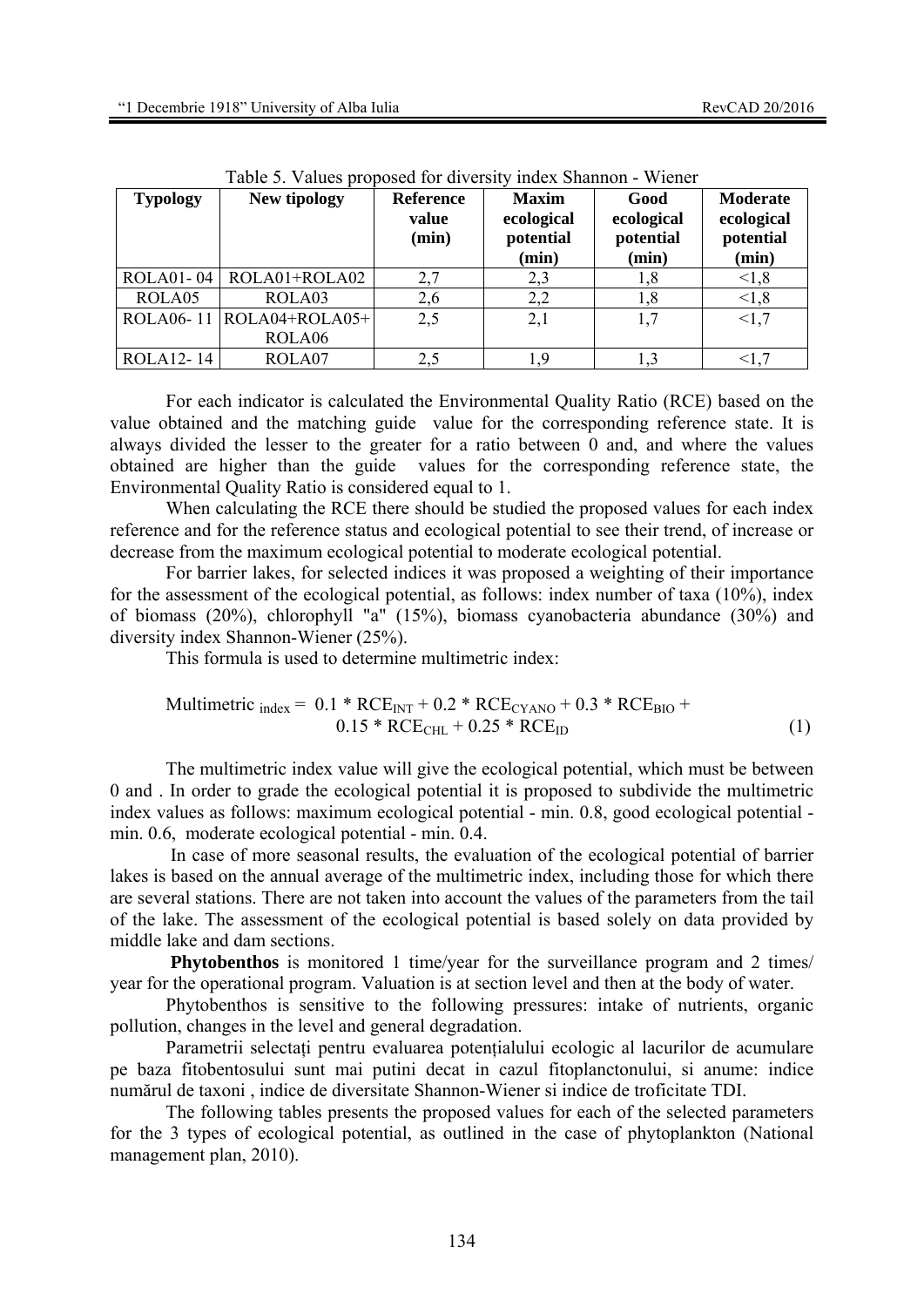| <b>Typology</b> | New tipology | <b>Reference</b><br>value<br>(min) | <b>Maxim</b><br>ecological<br>potential<br>(min) | Good<br>ecological<br>potential<br>(min) | <b>Moderate</b><br>ecological<br>potential<br>(min) |
|-----------------|--------------|------------------------------------|--------------------------------------------------|------------------------------------------|-----------------------------------------------------|
| $ROLA01+02$     | ROLA01       | 20                                 | 14                                               |                                          |                                                     |
| ROLA03+04       | ROLA02       | 22                                 | 15                                               | 6                                        | <6                                                  |
| ROLA05          | ROLA03       | 19                                 | 13                                               | 8                                        | $<\!\!8$                                            |
| ROLA06+08       | ROLA04       | 21                                 | 15                                               |                                          |                                                     |
| $ROLA07+10$     | ROLA05       | 20                                 | 13                                               | ⇁                                        |                                                     |
| ROLA09+11       | ROLA06       | 23                                 | 17                                               | 8                                        | $<\!\!8$                                            |
| $ROLA12+13+14$  | ROLA07       | 13                                 | 10                                               |                                          |                                                     |

Table 6. The proposed values for the index number of taxa

|  | Table 7. Values proposed for diversity index Shannon - Wiener |
|--|---------------------------------------------------------------|
|--|---------------------------------------------------------------|

| <b>Typology</b> | New tipology | <b>Reference</b><br>value<br>(min) | <b>Maxim</b><br>ecological<br>potential<br>(min) | Good<br>ecological<br>potential<br>(min) | <b>Moderate</b><br>ecological<br>potential<br>(min) |
|-----------------|--------------|------------------------------------|--------------------------------------------------|------------------------------------------|-----------------------------------------------------|
| $ROLA01+02$     | ROLA01       | 2,5                                | 2                                                | 1,5                                      | 1,5                                                 |
| ROLA03+04       | ROLA02       | 2,4                                | 1,9                                              | 1,5                                      | 1,5                                                 |
| ROLA05          | ROLA03       | 2,5                                | 1,9                                              | 1,6                                      | 1,6                                                 |
| ROLA06+08       | ROLA04       | 2,6                                | 2,1                                              | 1,7                                      | <1,7                                                |
| $ROLA07+10$     | ROLA05       | 2,6                                | 2                                                | 1,7                                      | <1,7                                                |
| ROLA09+11       | ROLA06       | 2,5                                | 1,8                                              | 1,6                                      | 1,6                                                 |
| $ROLA12+13+14$  | ROLA07       | 2,8                                | 2,2                                              | 1,8                                      | < 1, 8                                              |

#### Table 8. The proposed values for trophic index (TDI).

| <b>Typology</b> | New tipology       | <b>Reference</b><br>value<br>(min) | <b>Maxim</b><br>ecological<br>potential<br>(min) | Good<br>ecological<br>potential<br>(min) | <b>Moderate</b><br>ecological<br>potential<br>(min) |
|-----------------|--------------------|------------------------------------|--------------------------------------------------|------------------------------------------|-----------------------------------------------------|
| $ROLA01+02$     | ROLA01             | 4                                  | 5,4                                              | $\mathfrak b$                            | >1                                                  |
| ROLA03+04       | ROLA02             | 4,2                                | 5,9                                              | 6,6                                      | >6,6                                                |
| ROLA05          | ROLA03             | 3                                  | 3,9                                              | 5,4                                      | >5,4                                                |
| ROLA06+08       | ROLA04             | 4                                  | 6                                                | 7,5                                      | >7,5                                                |
| $ROLA07+10$     | ROLA05             | 3,8                                | 5,5                                              | 7,2                                      | >7,2                                                |
| ROLA09+11       | ROLA <sub>06</sub> | 3,2                                | 5,2                                              | 7,2                                      | >7,2                                                |
| $ROLA12+13+14$  | ROLA07             | 2,5                                | 3,6                                              | 4,2                                      | >4,2                                                |

There are calculated the Environmental Quality reports (RCE) for each mentioned index. In calculating RCE, each index is related to the matching guide value for the corresponding reference state. It is always divided the lesser to the greater for sub-par ratio between 0 and 1, and where the values obtained are higher than the guide values for the corresponding reference state, the Environmental Quality Ratio is considered equal to 1. When calculating the RCE there should be studied the proposed values for each index reference and for the reference status and ecological potential to see their trend, of increase or decrease from the maximum ecological potential to moderate ecological potential.

For selected indices it was proposed a weighting of their importance for the communities of benthic diatom algae and for the evaluation tge the ecological potential as follows: index number of taxa (30%), Shannon-Wiener diversity index (40%), trophic index  $(30\%)$ .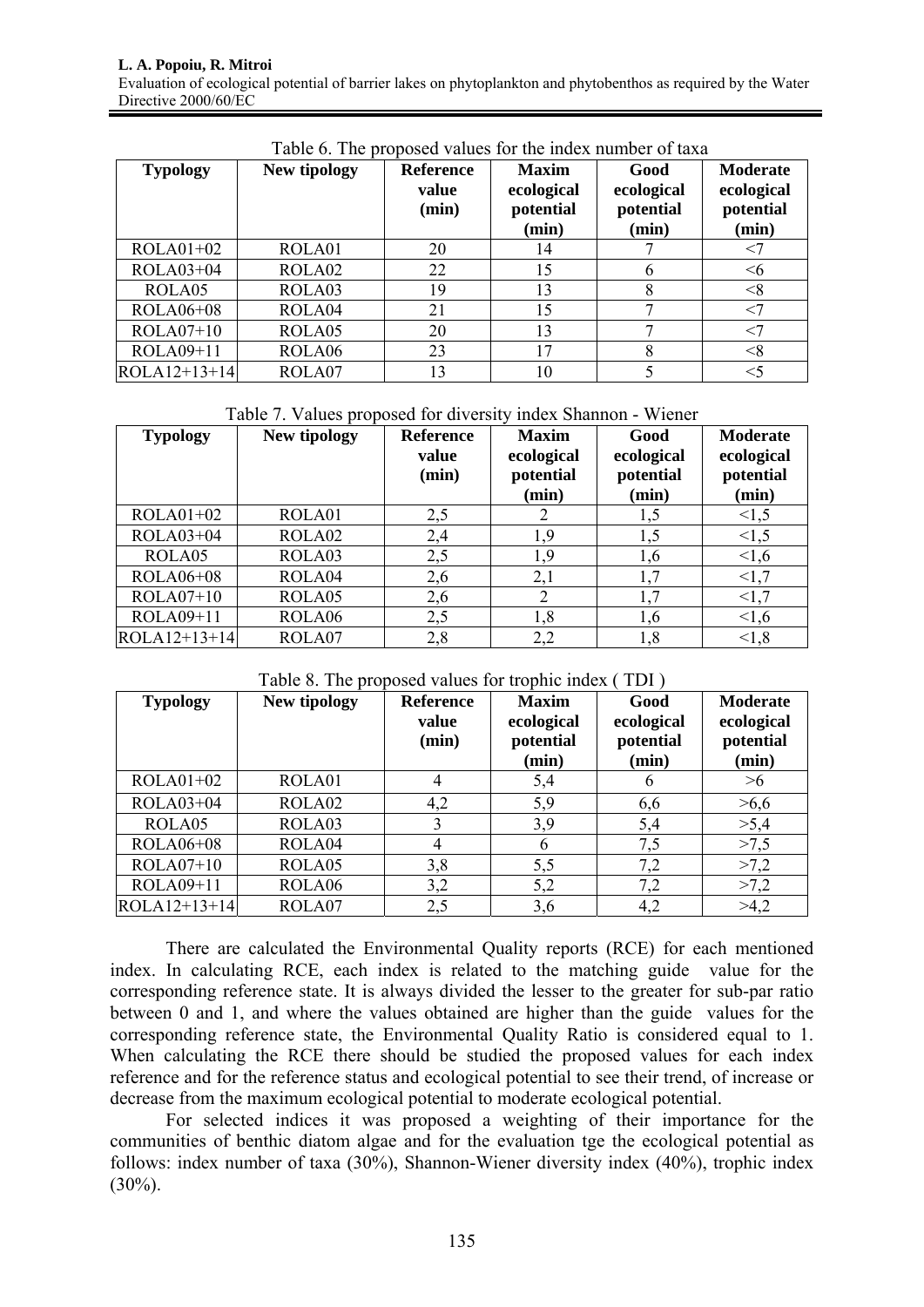This formula is used to determine the multimetric index:

Multimetric  $_{index} = 0.3 * RCE_{INT} + 0.4 * RCE_{ID} + 0.3 * RCE_{TDI}$  (2)

 The multimetric index value will give the ecological potential, which must be between 0 and 1. In order to grade the ecological potential it is proposed to subdivide the multimetric index values as follows: maximum ecological potential - min. 0.65, good ecological potential - min. 0.40, moderate ecological potential - min. 0.40.

The environmental objective for surface water body is considered to be achieved when the body of water falls in very good or good ecological status or maximum ecological potential or good.

Achieving the objective environmental situation nationwide, for barrier lakes, shown in the table below:

| Year | <b>Barrier monitored</b> | <b>Touching the</b><br>environmental<br>objective<br><b>Ecological potential</b><br>Maxim/Good | Not touching the<br>environmental<br>objective<br><b>Ecological potential</b><br>Moderate |
|------|--------------------------|------------------------------------------------------------------------------------------------|-------------------------------------------------------------------------------------------|
| 2012 | 106                      | 53                                                                                             | 53                                                                                        |
| 2013 | 113                      | 57                                                                                             | 56                                                                                        |
| 2014 | 112                      | 62                                                                                             | 50                                                                                        |

Table 9. Situation ecological potential of barrier lakes nationwide

Thus, in 2014 , nationwide, a larger number of barrier lakes reach environmental objective.



Fig. 1. Rester number of lakes that reach the environmental objective

In the space river Prut – Bârlad, applying the criteria of delimitation of water bodies, identifying a total of 46 bodies of water - lakes, comprising 66 reservoirs (Water quality bulletin, 2014).

Among them, in 2012, there are 20 barrier lakes monitored based on biological elements.

Thus, the distribution of the barrier lakes under evaluation of the biological elements is :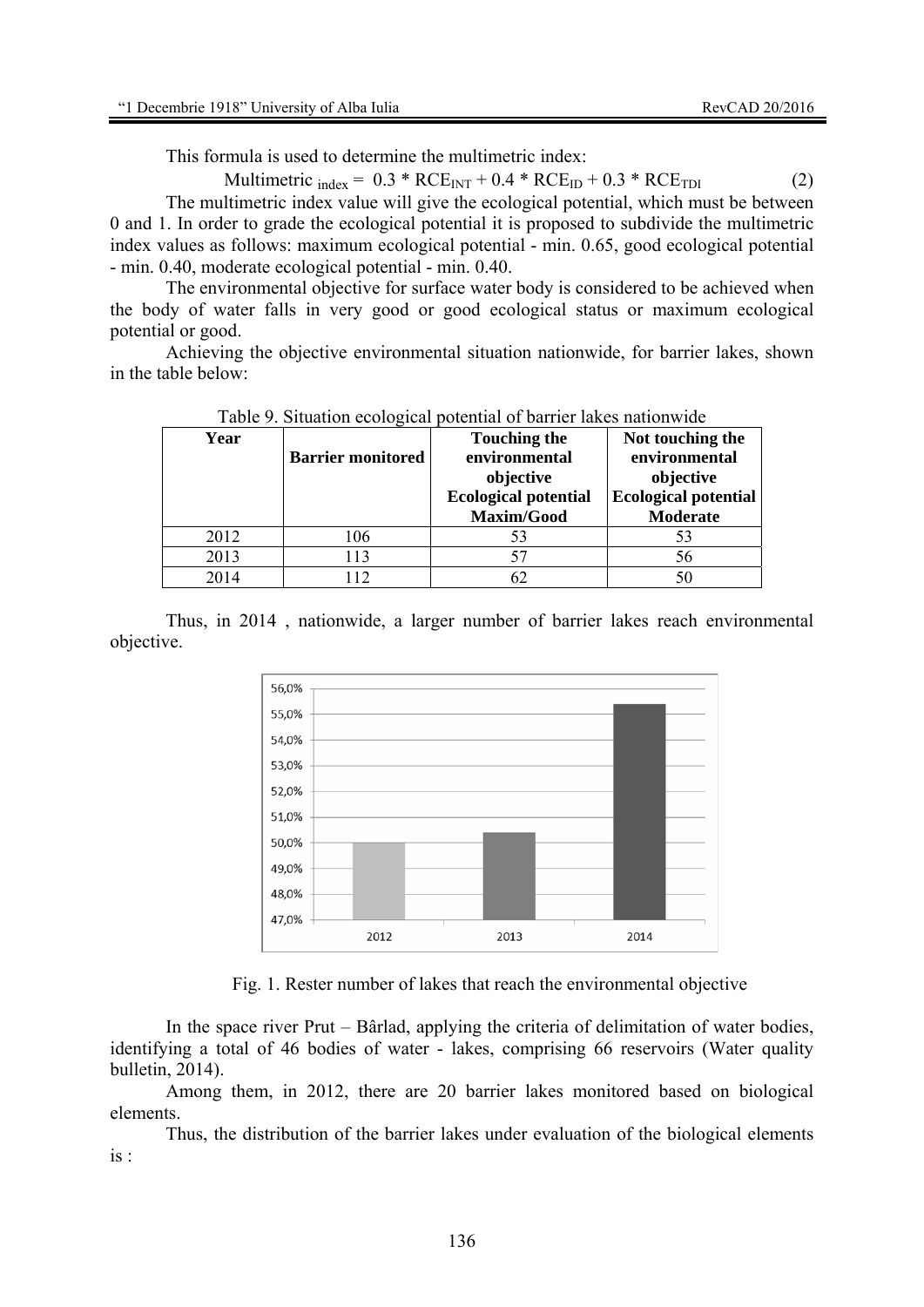Table 10. Rating barrier lakes in the basin Prut - Bârlad on phytoplankton and phytobenthos in 2012

| . <u>.</u> |                     |                                                                                  |  |                |  |  |  |  |  |
|------------|---------------------|----------------------------------------------------------------------------------|--|----------------|--|--|--|--|--|
|            |                     | Barrier lakes   Distribution of barrier lakes according to the assessment of the |  |                |  |  |  |  |  |
| monitored  | biological elements |                                                                                  |  |                |  |  |  |  |  |
|            |                     |                                                                                  |  |                |  |  |  |  |  |
|            | <b>Max</b>          | Good                                                                             |  | <b>Without</b> |  |  |  |  |  |
|            |                     |                                                                                  |  | compliance     |  |  |  |  |  |
| 20         |                     |                                                                                  |  |                |  |  |  |  |  |





In the year 2014 are monitored 21 barrier lakes and the result of the biological evaluation is shown in the table below:

|  |  |           |  | Table 11. Rating barrier lakes in the basin Prut - Bârlad on phytoplankton and phytobenthos |  |  |
|--|--|-----------|--|---------------------------------------------------------------------------------------------|--|--|
|  |  | in $2014$ |  |                                                                                             |  |  |

| Hydrographic Barrier lakes<br>basin | monitored      | Distribution of barrier lakes according to the assessment of the<br>biological elements |   |   |                              |                     |          |          |                       |
|-------------------------------------|----------------|-----------------------------------------------------------------------------------------|---|---|------------------------------|---------------------|----------|----------|-----------------------|
|                                     |                | Phytoplankton                                                                           |   |   |                              | <b>Phytobenthos</b> |          |          |                       |
|                                     |                | <b>Max</b>                                                                              | B | M | <b>Without</b><br>compliance | <b>Max</b>          | B        | M        | Without<br>compliance |
| Prut                                | 12             | 5                                                                                       | 3 | 3 |                              | 5                   | 4        | 2        |                       |
| <b>Barlad</b>                       |                | 2                                                                                       | 4 | 0 |                              | 2                   | 4        | $\theta$ |                       |
| Siret                               | $\overline{2}$ | $\theta$                                                                                |   |   | $\theta$                     |                     | $\theta$ |          | 0                     |
| <b>Total</b>                        | 21             | 7                                                                                       | 8 | 4 | 2                            | 8                   | 8        | 3        | 2                     |